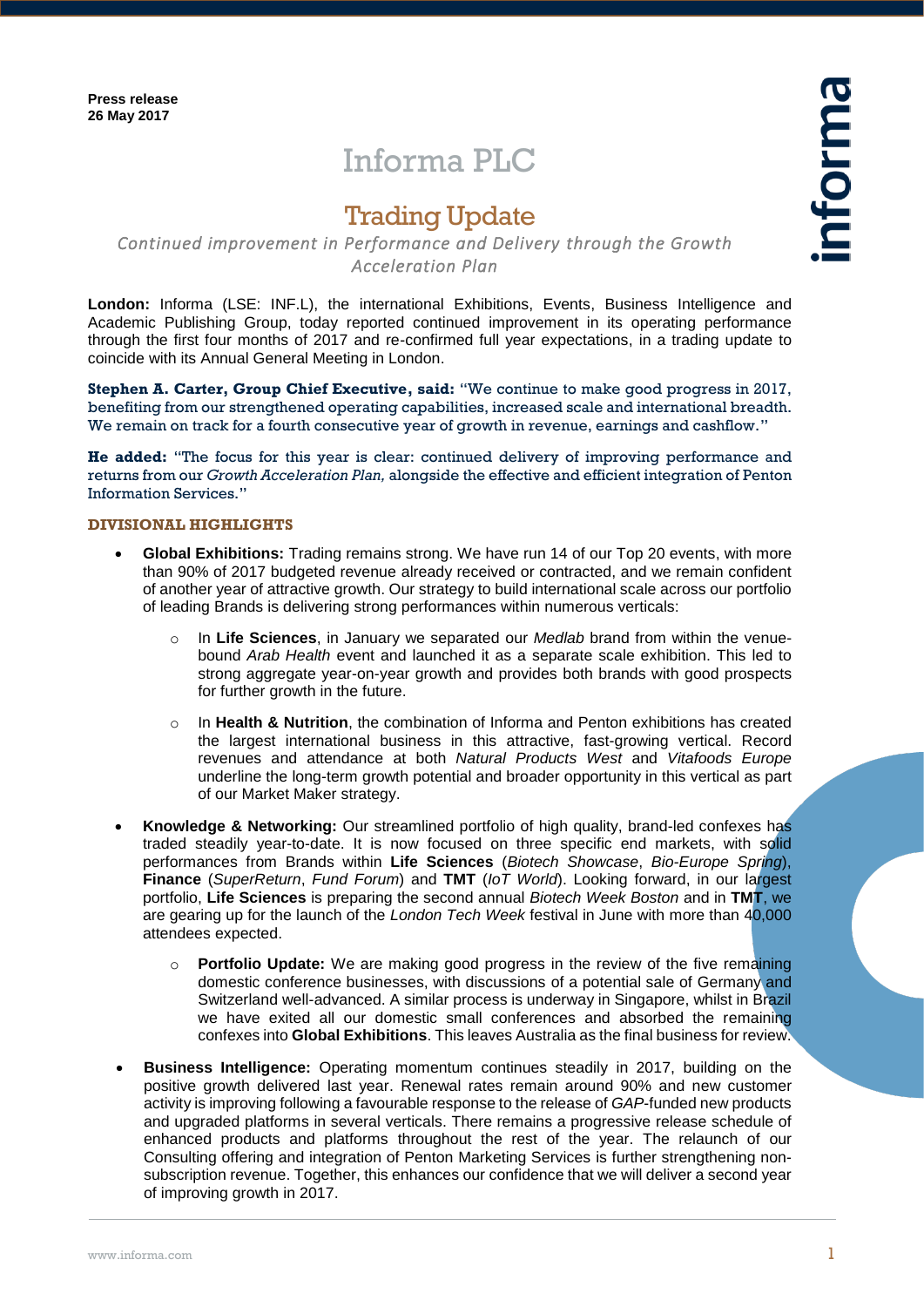**Academic Publishing:** Trading in the Academic Publishing Division remains steady, with good growth in Journals balanced by some areas of weakness in our Books portfolio. Book volumes continue to vary by subject category and segment, with Lower Level textbooks still depressed, while journal renewals remain strong, with consistently high levels of customer retention and cash generation. By the end of May, more than 80% of 2017 budgeted Journals revenue will have been received.

Our strength in Journals combined with a Books business that is predominantly focused on scholarly and professional reference-led content gives us confidence that as Academic communities increasingly seek out specialist and differentiated content and services, we have a sustainable position in the more robust segments of the Education market.

- o **Portfolio management:** The focus of our business is Upper Level scholarly research and reference-led content, such as peer-reviewed journals, monographs and specialist professional reference books. For historical reasons, we have a modest holding of highquality products in the Lower Level undergraduate market, including in the textbook segment, where the impact of market shifts, rental models and pricing pressure is more evident. These are small and non-core and we have no ambition of becoming a scale player in this area. Following our annual portfolio review, this has led to discussions with several parties regarding the potential sale of one of these businesses, *Garland Science*, a highly-regarded textbook imprint. If concluded, this will have the effect of reducing our exposure to the Lower Level education market.
- o **Management succession:** We have today announced that Annie Callanan will become the new Chief Executive of the **Academic Publishing** Division, joining the Group later this Summer. Annie is a proven leader of technology and information services businesses, and is currently serving as Chief Executive of Quantros, the Healthcare technology solutions group. She was previously Chief Operating Officer of Systech International and library solutions provider ProQuest. Annie is an experienced executive and leader who brings deep knowledge and expertise in digital platforms and technology, with a strong track record of operational improvement and innovation.
- **Penton Information Services:** Trading amongst the distributed Penton Brands remains on track, with good growth in Events and the expected managed decline of Print revenue mitigated by Digital. Highlights in the first few months of 2017 included record attendance and revenues at *Natural Products West* and strong renewals with good revenue growth from the digital subscription Brand, *EquipmentWatch*. The integration of Penton is progressing faster than planned and so we are confident of reaching our target run rate of £14m annualised net operating synergies by year-end. Business units have been combined with their respective Informa Divisions, management responsibilities confirmed, and we are now operating and reporting as an integrated Group.

| <b>ENQUIRIES</b>                                    |                       |
|-----------------------------------------------------|-----------------------|
| Informa PLC                                         |                       |
| Stephen A. Carter, Group Chief Executive            | +44 (0) 20 7017 5771  |
| Gareth Wright, Group Finance Director               | +44 (0) 20 7017 7096  |
| Richard Menzies-Gow, Director of Investor Relations | +44 (0) 20 3377 3445  |
| <b>Teneo Blue Rubicon</b>                           |                       |
| Tim Burt / Zoe Watt                                 | $+44(0)$ 20 7420 3141 |

#### **NOTES TO EDITORS**

#### **Annie Callanan: Curriculum Vitae**

Annie is a proven leader of technology and information services businesses with a strong track record of delivering operational improvement, innovation and shareholder value.

She is currently serving as Chief Executive of private equity owned, **Quantros**, a San-Francisco based provider of software to advance safety and quality performance in healthcare. Prior to this, Annie was Chief Operating Officer of **Systech International**, a leader in the delivery of serialization solutions to pharmaceutical companies.